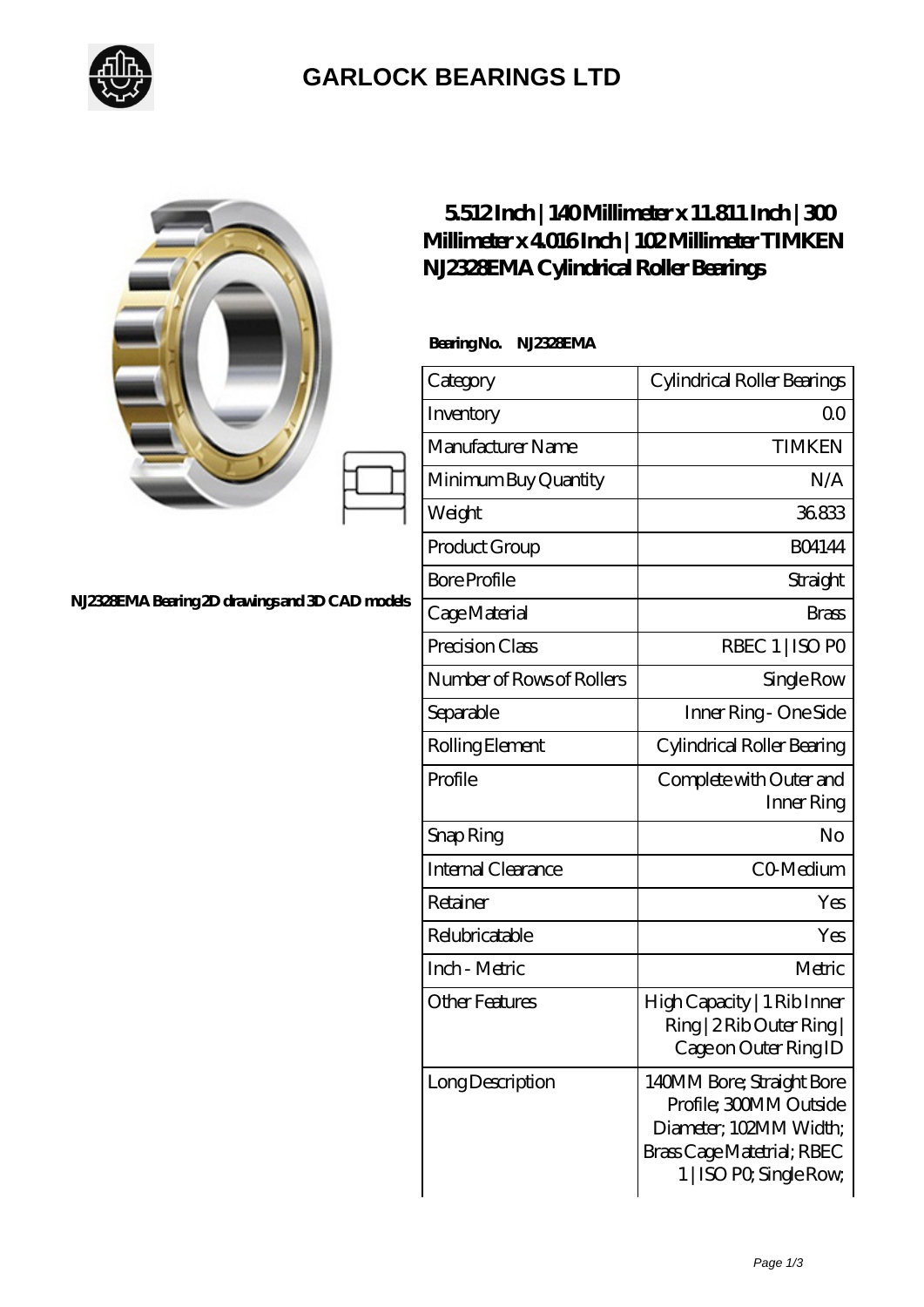

## **[GARLOCK BEARINGS LTD](https://m.letterstopriests.com)**

|                                                               | Inner Ring - One Side<br>Separable; No Snap Ring;<br>Relubricatable; CO-Medium<br>Inte |  |
|---------------------------------------------------------------|----------------------------------------------------------------------------------------|--|
| Category                                                      | Cylindrical Roller Bearings                                                            |  |
| <b>UNSPSC</b>                                                 | 31171547                                                                               |  |
| Harmonized Tariff Code                                        | 8482500000                                                                             |  |
| Noun                                                          | Bearing                                                                                |  |
| Manufacturer URL                                              | http://www.timken.com                                                                  |  |
| Manufacturer Item Number                                      | NJ2328EMA                                                                              |  |
| Weight/LBS                                                    | 81.129                                                                                 |  |
| D                                                             | 11.811 Inch   300 Millimeter                                                           |  |
| d                                                             | 5512Inch   140Millimeter                                                               |  |
| B                                                             | 4016Inch   102 Millimeter                                                              |  |
| Design Units                                                  | <b>METRIC</b>                                                                          |  |
| Bearing Weight                                                | 368Kg                                                                                  |  |
| Type                                                          | NJ                                                                                     |  |
| <b>Tapered Bore</b>                                           | N                                                                                      |  |
| d - Bore                                                      | 140 <sub>mm</sub>                                                                      |  |
| D - Outer Diameter                                            | 300mm                                                                                  |  |
| C - Inner Ring Width                                          | 102000mm                                                                               |  |
| B - Outer Ring Width                                          | 102000mm                                                                               |  |
| CO-Static Radial Rating                                       | 142000N                                                                                |  |
| C - Dynamic Radial Rating <sup>1</sup>                        | 118000N                                                                                |  |
| Reference Thermal Speed<br>Rating (Grease)                    | 1400                                                                                   |  |
| Reference Thermal Speed<br>Rating $\left(\text{Oil}\right)^2$ | 1600                                                                                   |  |
| Cg-Geometry Factor <sup>3</sup>                               | 0.1277                                                                                 |  |
| R - Inner Ring To Clear<br>Radius <sup>4</sup>                | 30mm                                                                                   |  |
| r - Outer Ring To Clear<br>Radius <sup>5</sup>                | 30mm                                                                                   |  |
| da - Inner Ring Backing<br>Diameter                           | 171.000mm                                                                              |  |